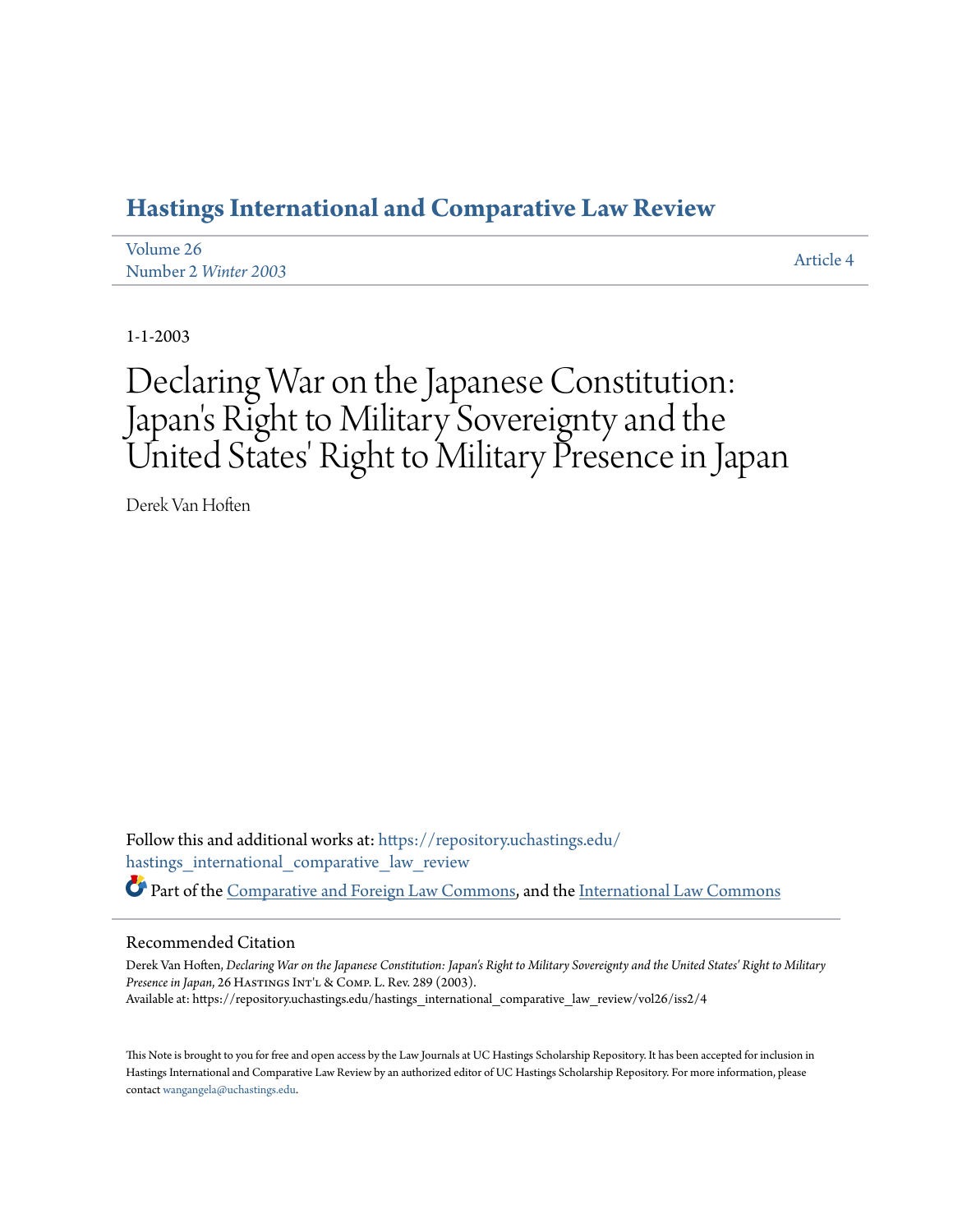# **Declaring War on the Japanese Constitution: Japan's Right to Military Sovereignty and the United States' Right to Military Presence in Japan**

**BY DEREK VAN HOFTEN<sup>\*</sup>** 

#### **Introduction**

On November 25, 2001, two Japanese naval ships left Yokosuka headed for the Indian Ocean. The forces had been sent to provide logistical support to the international war in Afghanistan, a response to the September 11 terrorist attacks on the United States. In the process, however, this seemingly innocuous event resurrected a pressing legal issue that has occupied Japan for the last half-century.

An analysis of the Japanese military and its relationship with the United States military necessarily involves an analysis of historical events, legal issues and international law. Specifically, it involves a detailed examination of the United States' post-war occupation of Japan and the new U.S.-drafted Japanese constitution that followed; of the intricacies of that constitution, including its renunciation of the right to belligerency or to maintenance of armed forces; of internal and external pressures to amend or reinterpret that constitution; of practical realities such as diplomacy, self-defense and economic growth; of the legitimacy of a document called a constitution, for both its own citizens and the international community; of the validity of international treaties; and of the character or existence of international law.

Such an endeavor would naturally fill volumes in a variety of journals. For purposes of this note, then, the analysis will focus primarily on two main topics: first, the right of Japan to amend its

<sup>\*</sup> J.D. Candidate, University of California, Hastings College of the Law, 2003.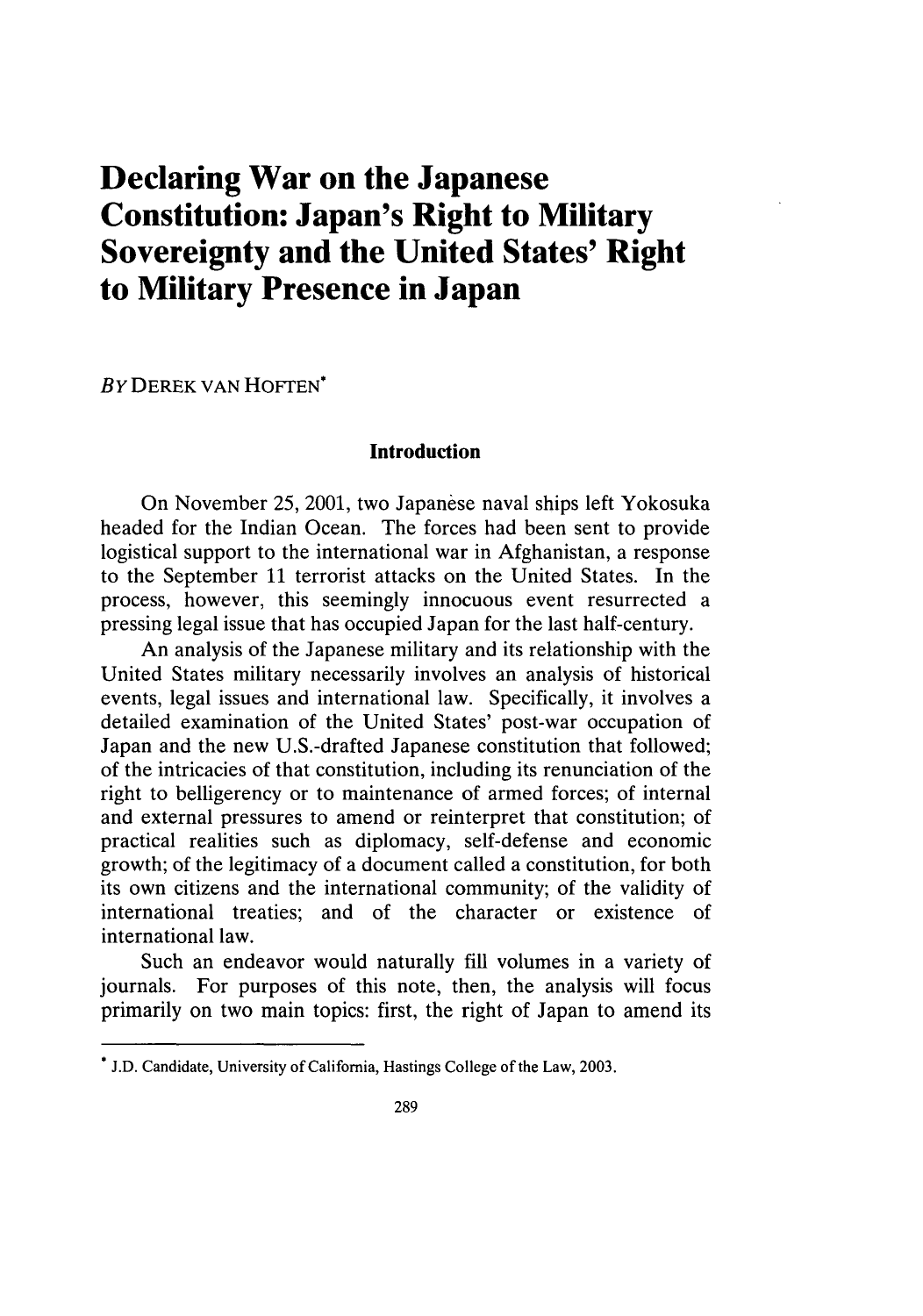constitution or to maintain armed forces without amendment, and what that means for constitutional legitimacy; and second, the right of the United States to maintain a military presence in Japanese territory, and what that means for international treaties and international law. The difficulty in this study lies in the ramifications that follow approval of either path. On the one hand, to argue that Japan has the right either to maintain armed forces or to amend its constitution is to strip constitutions of their legitimacy, at least as far as international law is concerned. Yet, to endorse the contrary view is to contend that one military defeat submits a country to the whim of its conquerors in perpetuity. Perhaps there is a middle ground, although any approach invariably risks concluding with the ultimate international law maxim: "might makes right." This note concludes by arguing that in fact might does make right, at least insofar as it dictates the United States' right to continued military presence in Japan and the Japanese right to amend its constitution and maintain military forces.

### **I. The Japanese Constitution and its Origins**

"Chapter **II:** Renunciation of War

Article 9. Aspiring sincerely to an international peace based on justice and order, the Japanese people forever renounce war as a sovereign right of the nation and the threat or use of force as means of settling international disputes.

2. In order to accomplish the aim of the preceding paragraph, land, sea and air forces, as well as other war potential, will never be maintained. The right of belligerency of the state will not be recognized."<sup>1</sup>

Interpreted literally, the Japanese constitution precludes the nation from maintaining military forces of any kind. If "land, sea and air forces, as well as other war potential will never be maintained," it would be virtually impossible for the nation to develop and keep a military force of any kind. However, an historical account of the era shows that the constitution was not intended to be taken literally. As we shall see, it has been the ambiguous nature of Article 9 and the competing interpretations of it that have generated such controversy, and yet still allowed for the development and maintenance of a

<sup>1.</sup> JAPAN CONST., art. 9.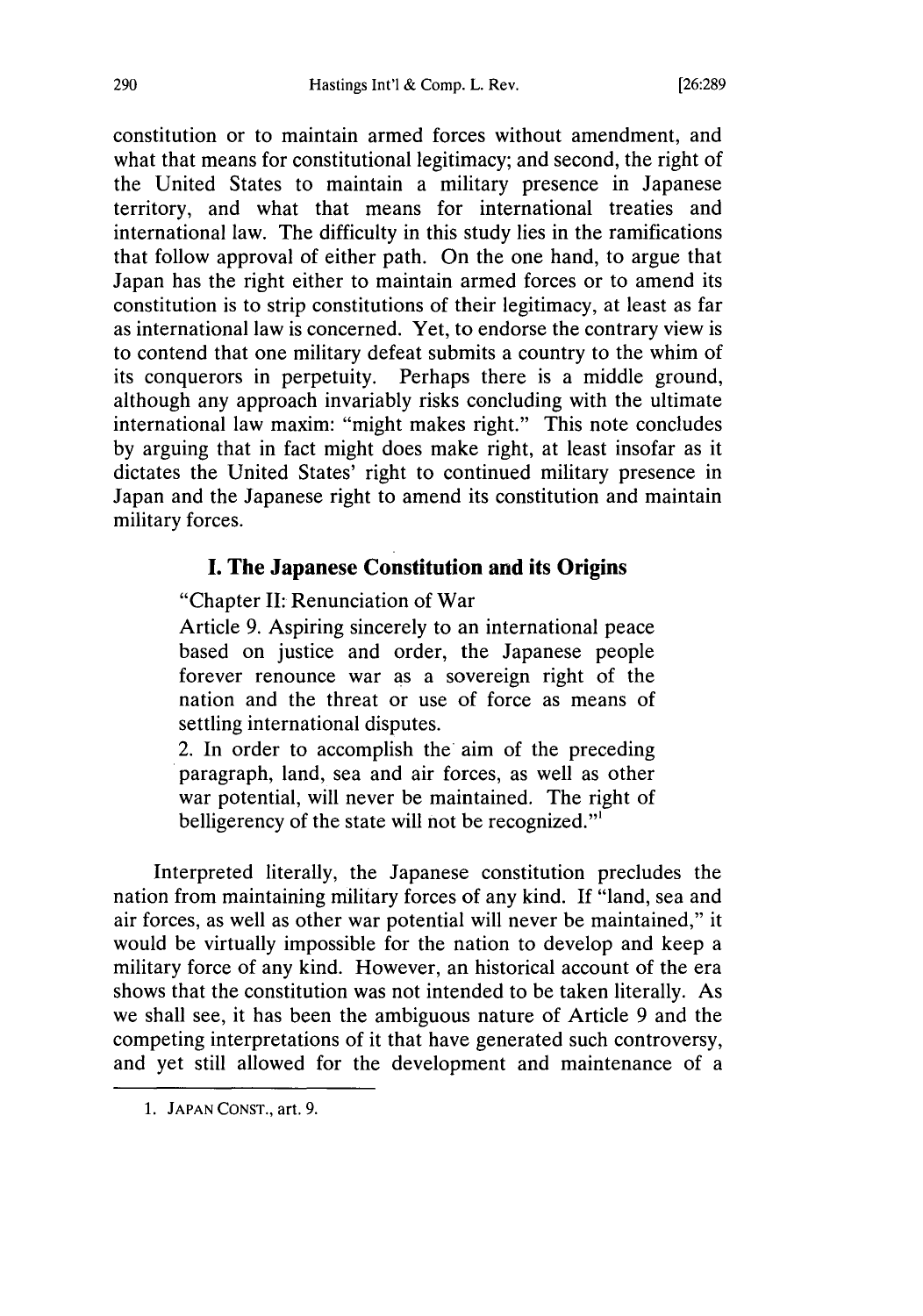sizable Japanese military over the past 55 years.

When the constitution and Article 9 were being drafted and debated, those involved disagreed on its intended scope. Some saw it as a clear renunciation of all military capabilities, including the right of self-defense<sup>2</sup>; others saw it as prohibiting only aggressive war, but still preserving the right to defend the nation.<sup>3</sup> To understand the context of Article 9, it is important also to understand the nature of the American post-war occupation of Japan. From unconditional surrender in the Fall of 1945 until April 1952, the United States occupied Japan. In attempting to characterize the sentiments of the era, one historian has described the occupation this way: "However high minded they may have been, General MacArthur and his command ruled their new domain as. neocolonial overlords, beyond challenge or criticism, as inviolate as the emperor and his officials had ever been."<sup>4</sup> Indeed, this quote illustrates the complete subjugation and capitulation of the Japanese following World War II.

This is important primarily to put Article 9 of the constitution in context. In addition to unconditional surrender, popular sentiment in Japan at the time was intense war weariness.<sup>5</sup> One historian has described Article 9 as "possess[ing] a compelling psychological attraction to a shattered people sick of war and burdened by the knowledge that much of the world reviled them inherently militaristic and untrustworthy."<sup>6</sup> The horrific scope of the war's devastation drives home this point: "All told, probably at least 2.7 million servicemen and civilians died as a result of the war, roughly 3 to 4 percent of the country's 1941 population of around 74 million."7 Just as significant, "[m]illions more were injured, sick, or seriously malnourished.... [T]he Allied assault on shipping and the bombing campaign destroyed one-quarter of the country's wealth."<sup>8</sup> In addition, "[s]ixty-six major cities.., had been heavily bombed, destroying 40 percent of these urban areas overall .... In Tokyo, the largest metropolis, 65 percent of all residences were destroyed....

*<sup>2.</sup> See* OSAMU **NISHI,** THE **CONSTITUTION AND** THE **NATIONAL DEFENSE** LAW SYSTEM **IN JAPAN** (1987).

*<sup>3.</sup> Id.*

<sup>4.</sup> **JOHN** W. DOWER, EMBRACING **DEFEAT: JAPAN IN** THE WAKE OF WORLD WAR II 27 (1999).  $\mathcal{L}$ 

*<sup>5.</sup> See id.*

*<sup>6.</sup> Id.* at 398.

<sup>7.</sup> *Id.* at 45.

<sup>8.</sup> *Id.* at 45.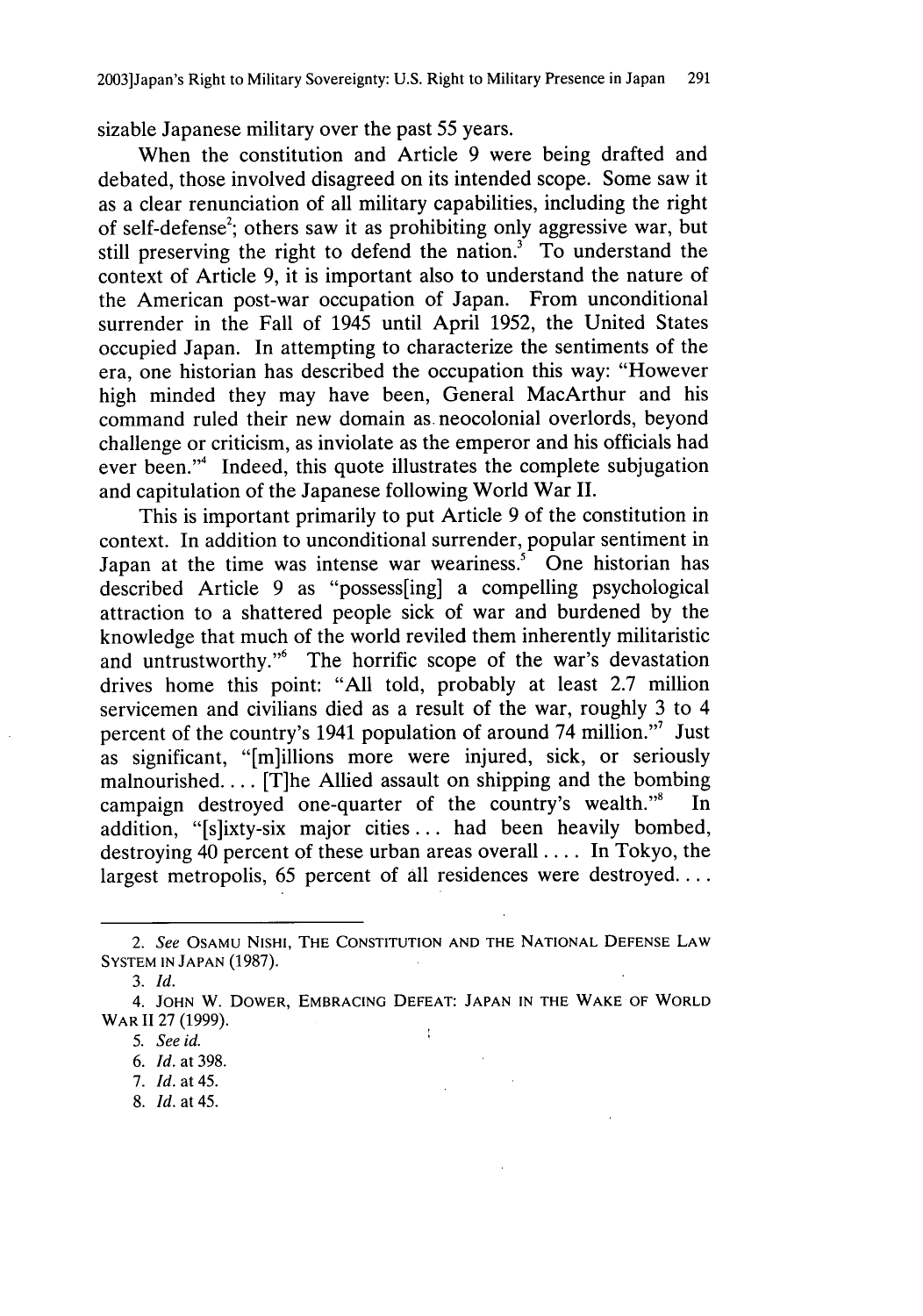Close to 9 million people were homeless."'

Thus, the Japanese themselves were eager to become a peaceloving nation free of war, and this colored their thoughts on the constitution and Article 9. The preamble of the constitution reads:

> We, the Japanese people, desire peace for all time and are deeply conscious of the high ideals controlling human relationship, and we have determined to preserve our security and existence, trusting in the justice and faith of the peace-loving peoples of the world. We desire to occupy an honored place in an international society striving for the preservation of peace, and the banishment of tyranny and slavery, oppression and intolerance for all time from the earth. We recognize that all peoples of the world have the right to live in peace, free from fear and want.<sup>10</sup>

However, this did not resolve the debate over whether Article 9 allowed self-defense forces or no forces at all.

At first glance, it seems odd to envision a constitution that precludes even the right of self-defense. However, many Japanese officials interpreted the constitution as doing just that: "The war renouncing article seems to justify the right of self-defense; however, I find it too dangerous to recognize such a right. Many recent conflicts have occurred under the guise of defense. Thus the recognition of self-defense will only invite war."" Other officials interpreted the Article only slightly differently:

> The war renouncing article does not directly reject the right of self-defense. However as Paragraph 2 of Article 9 denies all armaments and the right of belligerency of the state, wars based on the right of self-defense and the right of belligerency are renounced. By voluntarily renouncing the right of belligerency we establish the basis of world peace.<sup>12</sup>

12. *Id.* at 5 (quoting "A reply to a question made by Fujiro Hara, Japan

*<sup>9.</sup> Id.* at 45-47.

<sup>10.</sup> **JAPAN CONST.,** preamble.

<sup>11.</sup> NISHI, *supra* note 2, at 5 (quoting "A reply to a question posed by Sanzo Nosaka, Japan Communist Party, 'Shouldn't a rightful war of self-defense be recognized?', House of Representatives, June 28, 1946.").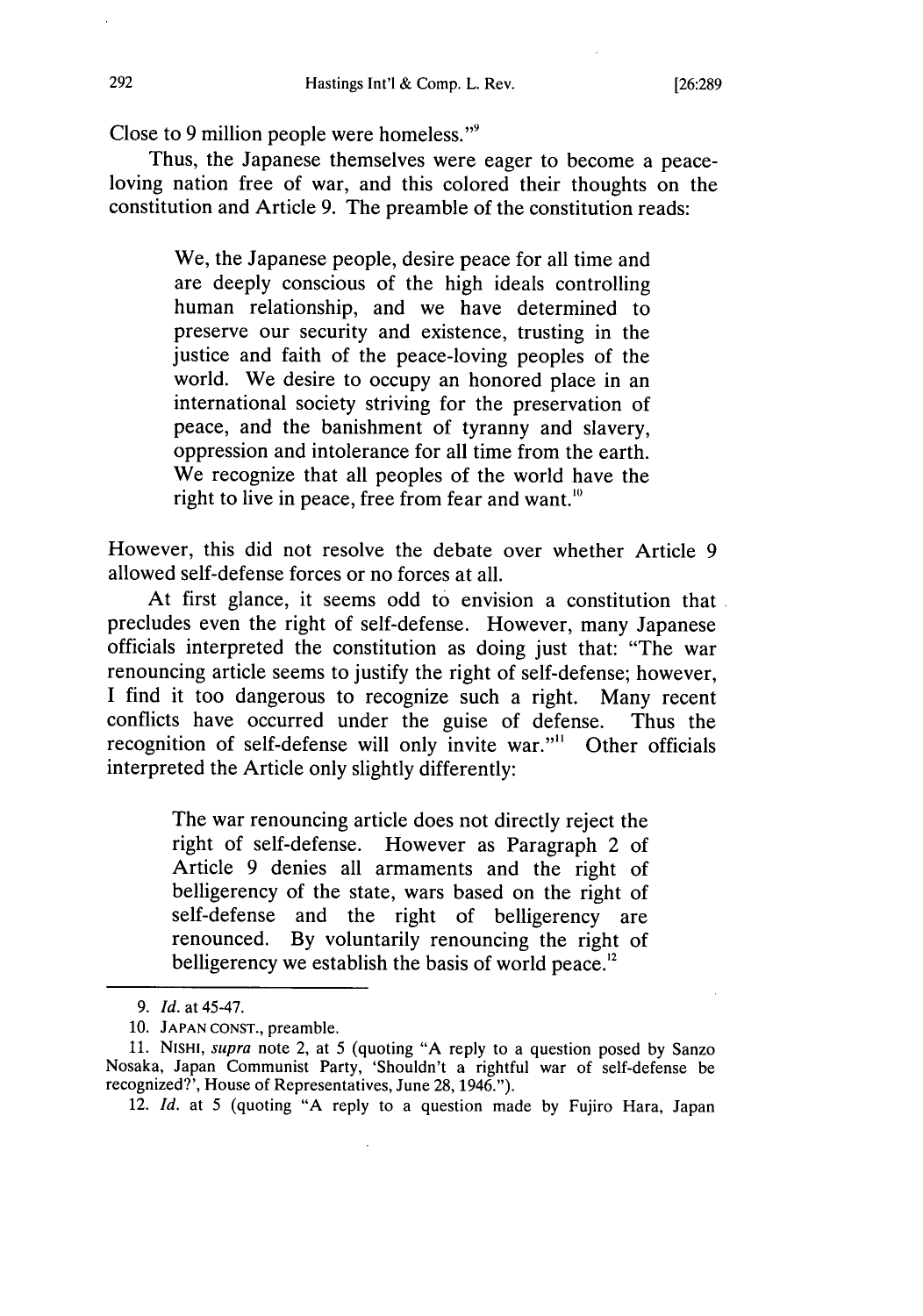Some officials directly addressed the difficulty this presented regarding defending an attack: "Since we have renounced the right of self-defense, we are left without a means of defense in case of foreign attacks and are thus forced to entrust our faith to other nations for the security and survival of our state. Unable to maintain its existence without relying upon international good will our nation has lost its character as an independent state."<sup>13</sup> At the same time, many Japanese understood Article 9 as a complete and permanent ban on military forces:

> So as never to participate in a war again, our new constitution has made two decisions. The first prohibits maintenance of soldiers, warships and warplanes. Thus Japan will never have an army, navy or air forces. The second forbids us to carry our points across through wars with foreign nations. This is because wars are self-destructive. Japan will prosper if it is on good terms with other nations of the world and if they become good friends.<sup>14</sup>

Still, despite these viewpoints, the majority of those involved understood Article 9 to renounce only aggressive wars, and to preserve the right of self-defense. The strongest evidence comes from the enactment process of Article 9. MacArthur's first proposed draft included the language: "War as a sovereign right of the nation is abolished. Japan renounces it as an instrumentality for settling its disputes and even for preserving its own security.... No Japanese Army, Navy or Air Force will ever be authorized."'5 However, the final, adopted draft of Article 9 did not include MacArthur's language regarding the right of self-defense. Charles Kades, the Deputy Chief of the Government Section at the time, explained why the language was removed:

Progressive Party, 'How should an independent nation cope with aggression?' House of Representatives Committee, June 26, 1946.").

<sup>13.</sup> *Id.* at 6 (quoting Tatsukichi Minobe, **SHIN** KEMPO **GAIRON, AN OUTLINE** OF THE **NEW CONSTITUTION** (Yuhikaku Co., Ltd., April 1947.).

<sup>14.</sup> *Id.* at 6 (quoting ATARASHII KEMPO NO **HANASHI** (Topics **ON** THE **NEW CONSTITUTION)** published **by** the Ministry of Education in February 1948.).

**<sup>15.</sup>** *Id.* at 7-8.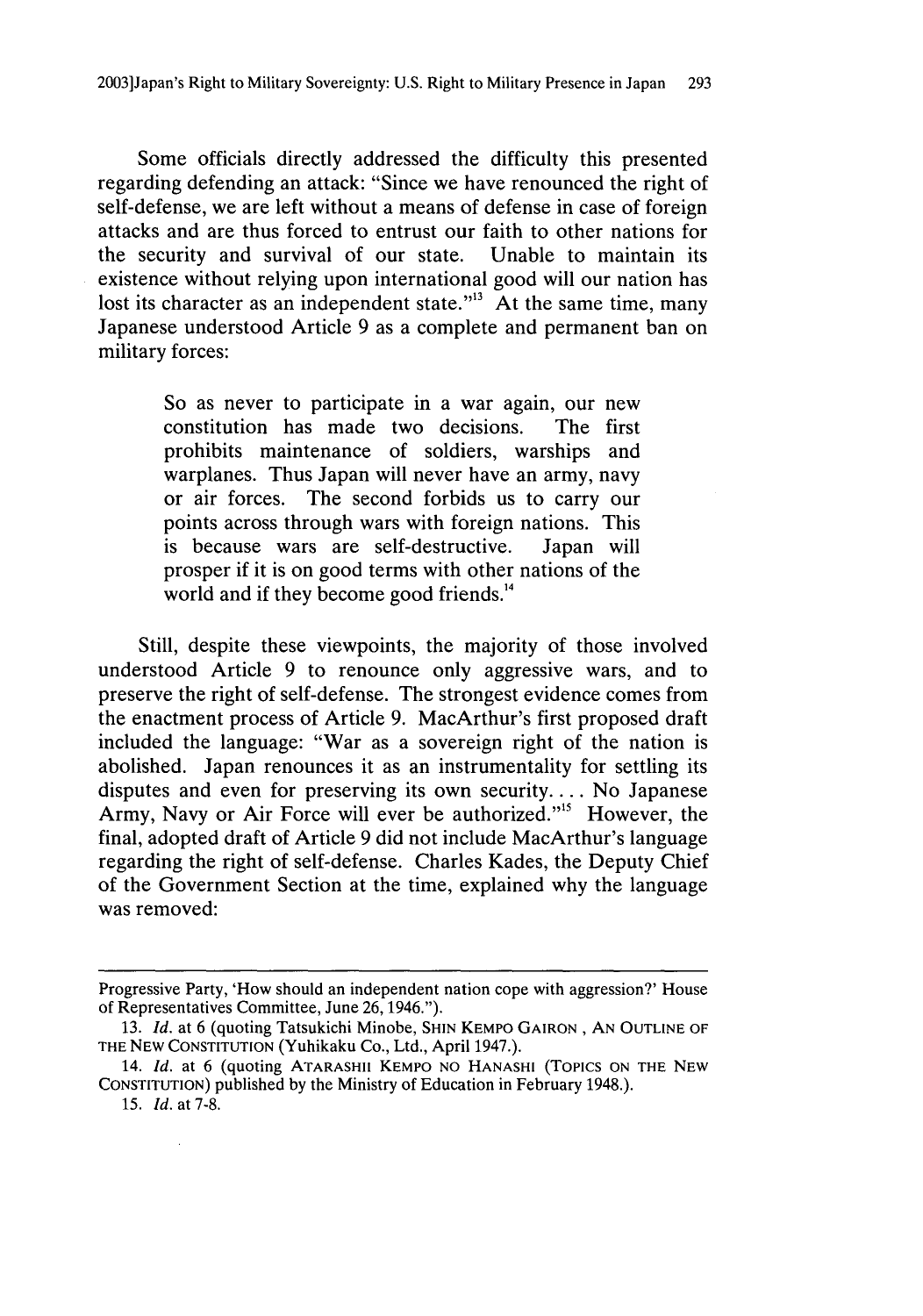The reason why I omitted the words 'even for preserving its own security' is that it seemed to me it was not realistic to say that if Japan were attacked, it could not defend itself. I felt that every country has the right of self-preservation. Even if they didn't have arms and ammunition, they could fight with bamboo sticks.... If some foreign force landed on the shores of Japan, they didn't need to lie down and let invaders walk over them. $16$ 

The final draft of Article 9 included the words at the beginning of the clause: "Aspiring sincerely to an international peace based on justice and order."<sup>17</sup> This so-called Ashida amendment has given great weight to arguments that Japan may maintain military forces for the purpose of self-defense. Hitoshi Ashida, author of the amendment and chairman of the committee on constitutional revision, has commented: "The wording of this amendment lacks clarity. However, this proposal contains much significance. By inserting the words, "For the above purpose," to [sic] the original draft, we may clearly recognize that it does not indicate an unconditional renunciation of military force. $"$ <sup>18</sup>

From the standpoint of constitutional analysis, Article 9 has indeed been subject to competing interpretations. The Japanese government's interpretation is most instructive:

> [The government] approves defensive wars but does not recognize maintenance of war potential even for the purpose of self-defense. How then is a defensive war to be conducted? It is through the possession of a self-defense force not exceeding the capacity of war potential.... The government explains that war potential is 'one which exceeds the minimum requirement for self-defense' and as today's SDF (Self Defense Forces) do not exceed this limit, Japan does not maintain war potential, which the constitution prohibits.<sup>19</sup>

<sup>16.</sup> *Id.* at 9.

<sup>17.</sup> **JAPAN CONST.,** art. 9.

<sup>18.</sup> **NISHI,** *supra* note 2, at 10.

<sup>19.</sup> *Id.* at 12.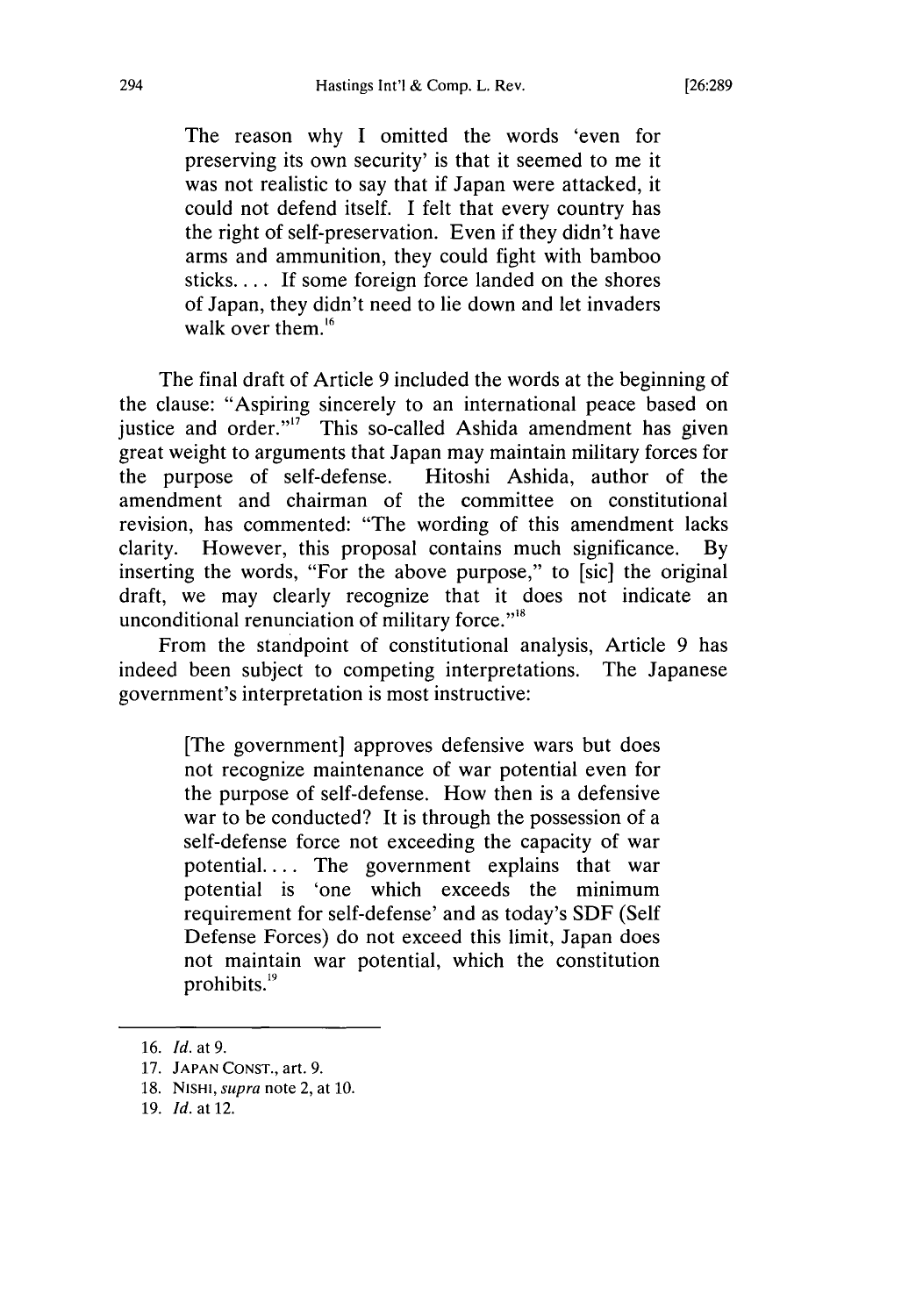(The important element through the years has been the evolving definition of "war potential," allowing for greater and greater expansion of the SDF.<sup>20</sup>) Nishi groups the various interpretations into six different categories, ranging from no maintenance of military forces whatsoever to shaping Article 9 to meet the needs of the nation at a given moment. $21$ 

Regardless of the variety of interpretations, the most important fact to have emerged is that Japan has built a formidable military force under the name of the "Self-Defense Forces."<sup>22</sup> Inaugurated in 1954, the SDF does not violate the constitution, according to the Japanese government.<sup>23</sup> The government's stance on the SDF is as follows: **"**

> The Constitution renounces wars. However, it does not renounce wars for purposes of self-defense. Obstruction of armed interventions from abroad is in itself self-defense, and its essence differs from that of solving international disputes. Thus defending the nation through the use of arms in case of foreign attacks does not violate the Constitution. Article 9 recognizes the right of self-defense of Japan, an independent nation. Hence the Self-Defense Forces, whose mission is to defend the nation, and the establishment of a capable corps with the necessary limits to serve the purpose of self-defense do not violate the Constitution in any way.<sup>24</sup>

In addition, the government issued detailed explanations of what is and is not authorized under Article 9 with regard to the SDF, including dispatching troops overseas, enemy base attacks, the maintenance of nuclear arms and the right of collective self-defense.<sup>25</sup> Most notably, "overseas dispatches with the purpose of sending

<sup>20.</sup> Matthew J. Gilley, Comment. *Japan's Developing Military Potential Within the Context of its Constitutional Renunciation of War,* 14 EMORY INT'L L. REV. 1681 (1998).

<sup>21.</sup> NISHI, *supra* note 2, at 13.

<sup>22.</sup> *Id.* at 15.

<sup>23.</sup> *Id.*

<sup>24.</sup> *Id.*

<sup>25.</sup> *Id.* at 16-17.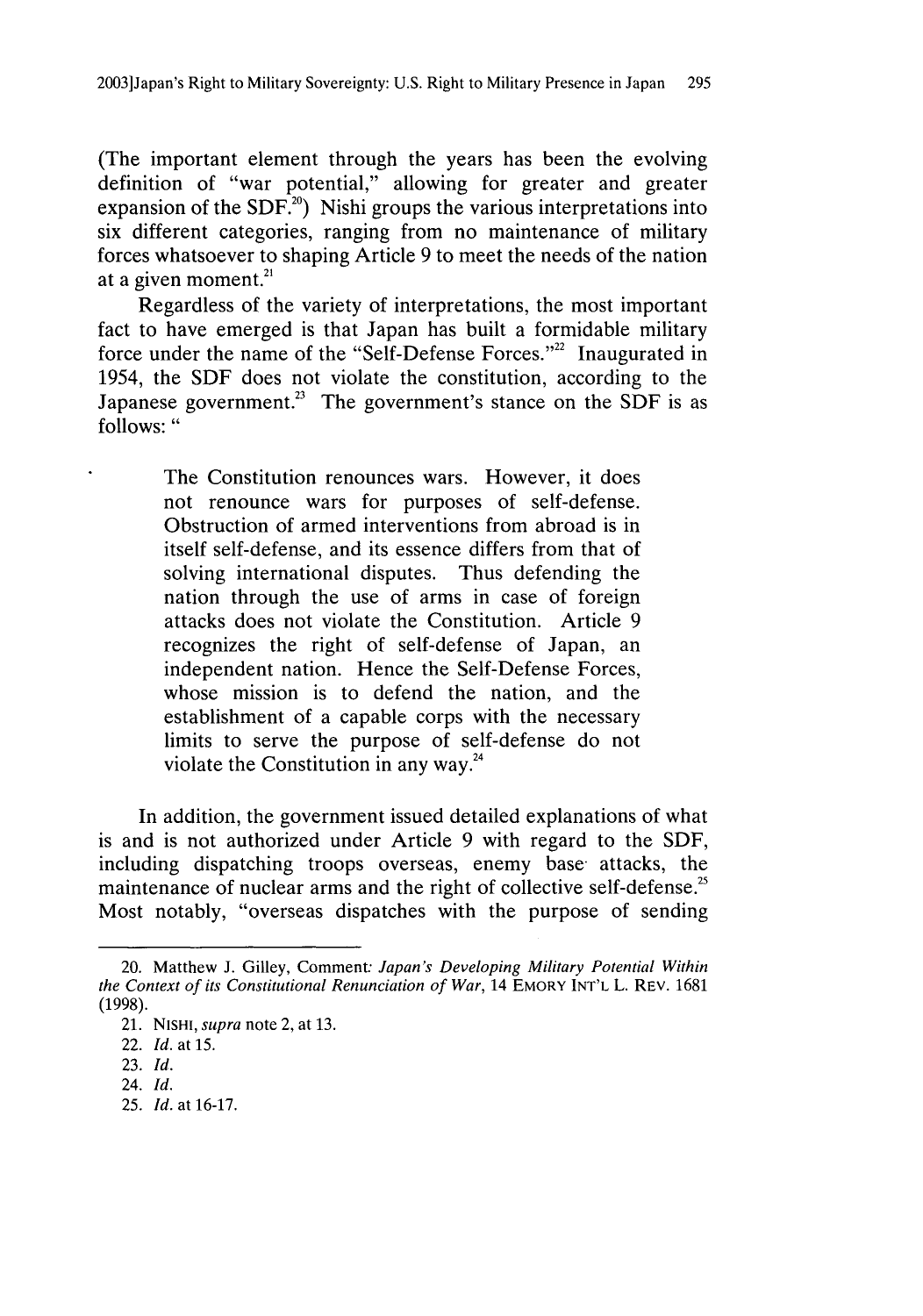troops who do not resort to arms, are not prohibited under the Constitution."26 This interpretation allowed for the deployment of the naval vessels to assist the international war inside Afghanistan following the September 11, 2001 terrorist attacks.

The developments over the years demonstrate that Article 9 is certainly not static, and that Japan does not interpret the Article to preclude maintenance of military forces. A cursory glance at the country's military stature reveals a status in stark contrast with that contemplated, even by the most hawkish officials, in 1947. Japan**<sup>27</sup>** currently spends roughly the same amount as Britain on its military, an amount which places the country third in the world behind only the United States and Russia.<sup>28</sup> In addition, Japan's ground forces total over  $150,000$ , also roughly equivalent to Britain.<sup>29</sup> More impressive, though, is Japan's rapid evolution to modern military power: "The Ground Self-Defense Force now has 1,150 tanks, the Maritime Self-Defense Force over 50 destroyers and 15 submarines, and the MSDF and Air Self-Defense Force together have 473 combat aircraft."<sup>30</sup> Together, this makes Japan one of the most modern and powerful military forces in Asia.'

The slow but steady growth in Japan's military industry reflects a tension that has plagued the country since occupation ended. On the one hand, there has been growing international pressure to assume the military responsibility that comes with being an economic power in the world, despite any perceived constitutional limitations.<sup>32</sup> On the other hand, there are those who would lend more legitimacy to Article 9, and who remember Japanese aggression in World War II more clearly, who remain steadfastly opposed to what historian John Dower has called Japan's "creeping remilitarization under America's nuclear umbrella." $33$  Internally as well, there has been a palpable conflict over what role the Japanese military should play. One faction resents the omnipresent U.S. military on Japanese soil and would hasten a quicker return to national sovereignty, $34$  while the other

34. Toni M. Bugni, Note, *The Continued Invasion: Assessing the United States Military Presence on Okinawa Through 1996,* 21 **SUFFOLK TRANSNAT'L** L. REV. 85

<sup>26.</sup> *Id.*

<sup>27.</sup> REINHARD DRIFrE, JAPAN'S FOREIGN POLICY 34 (1990).

<sup>28.</sup> *Id.*

<sup>29.</sup> *Id.* at 35.

<sup>30.</sup> *Id.*

<sup>31.</sup> *Id.*

<sup>32.</sup> *See* Gilley, *supra* note 20.

<sup>33.</sup> DOWER, *supra* note 4, at 29.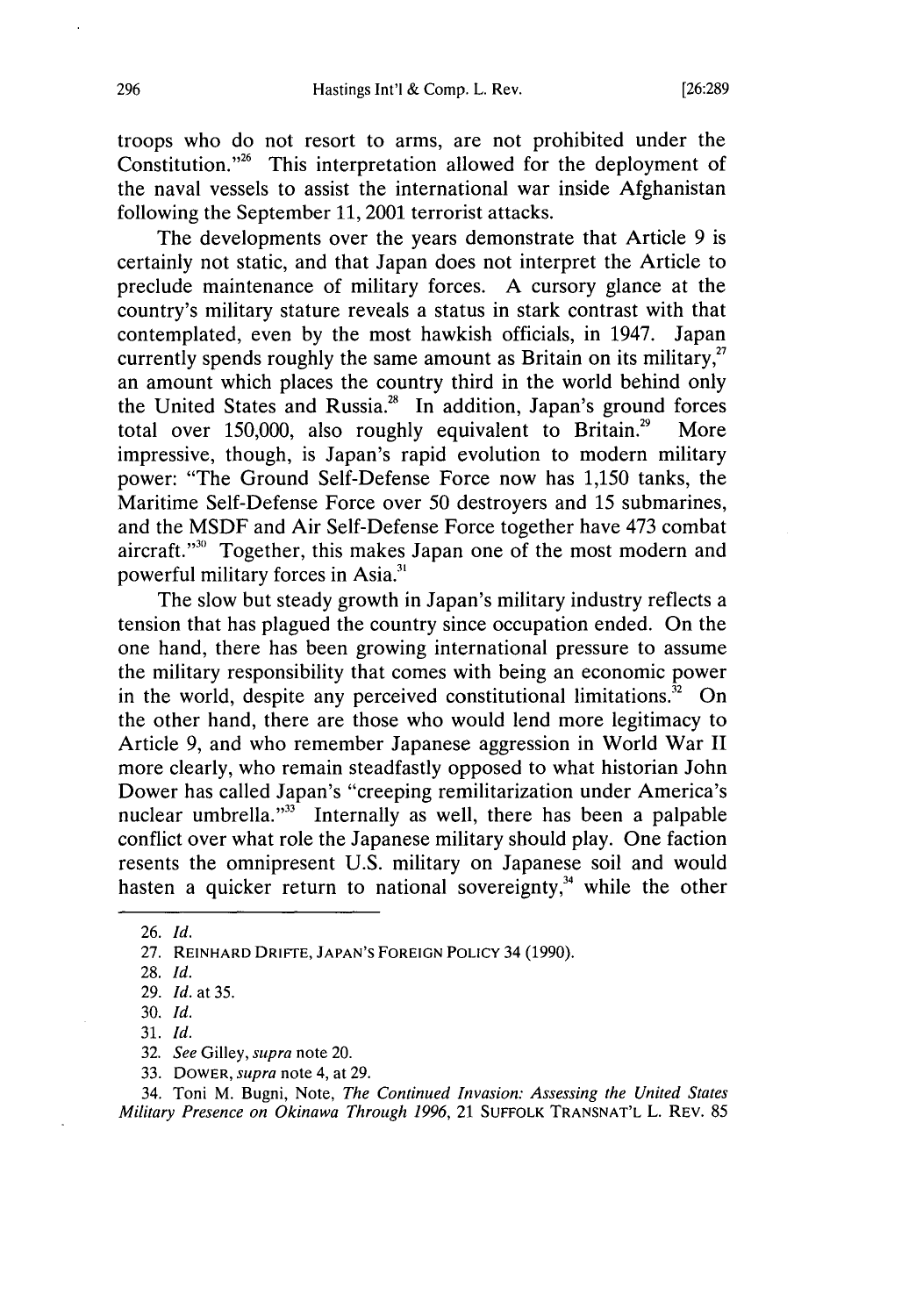faction appreciates the security that American forces provide as well as the economic benefits of not having to allocate an even larger percentage of GNP to the military.<sup>35</sup>

These disagreements are best understood within the context of the various U.S.-Japan security treaties over the past half-century. While the specifics of the treaties vary, the general theme is that the United States provides military support for Japan in turn for Japan allowing the United States to use Japanese soil for bases.<sup>36</sup> Historian Reinhard Drifte has characterized the relationship as such:

> In the security area, it was assumed that a very gradual increase of defense expenditures would be sufficient to ensure the continuity of the two-track model; that is, Japan would be able to concentrate on the economy, while the United States would take the ultimate responsibility for Japan's security. In exchange, Japan would support the major goals of American foreign and security policies and provide bases in Japan.<sup>37</sup>

Even U.S. interests have not been so clear. On the one hand, the initial goal was to prevent remilitarization of Japan so as to avoid repeats of World War II aggression.<sup>38</sup> However, as early as 1950, with the onset of the Korean War, the U.S. began to rethink its policy and encouraged the Japanese to establish troops for its self-defense.<sup>39</sup> MacArthur himself – who had advocated a draft of the constitution which would have precluded even self-defense forces – phrased it this way in an address to the Japanese on New Year's Day 1950: "Article 9 is based upon the highest of moral ideals, but by no sophistry of reasoning can it be interpreted as complete negation of the inalienable right of self-defense against unprovoked attack."4° MacArthur added, "[i]t is a ringing affirmation, by a people laid prostrate by the sword, of faith in the ultimate triumph of

(1997).

36. Id.

40. *Id.*

<sup>35.</sup> DRIFFE, *supra* note 27, at 36-37.

<sup>37.</sup> *Id.* at 28.

<sup>38.</sup> *See* NISHI, *supra* note 2.

<sup>39.</sup> *Id.* at 14-15.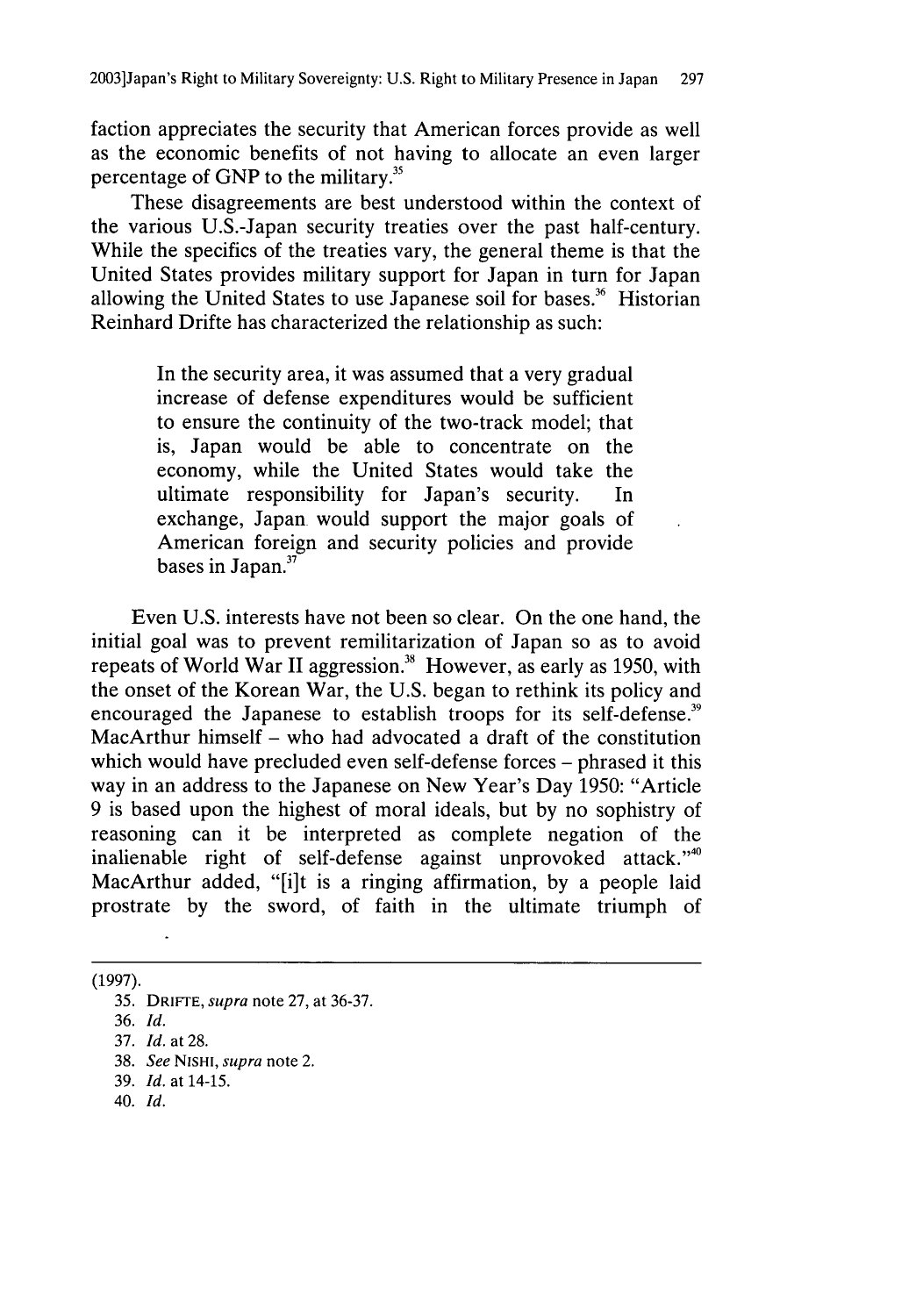international morality and justice without resort to the sword."<sup>41</sup>

Forty years later, the United States had company in calling for an increased role in Japanese military participation in international affairs.<sup>42</sup> With the outbreak of the Persian Gulf War, Japan received wide criticism for its failure to commit troops to the coalition, resorting instead to financial support.<sup>43</sup> David Leheny notes that "American requests for increased Japanese military commitments under the U.S.-Japan Security Treaty have not fallen on deaf ears, but they have sometimes seemed to reverberate off political issues linked only tangentially to questions of national defense."<sup>44</sup> In regards to specific events, Leheny adds, "although Japan's commitment of \$13 billion to the Allied effort in the Persian Gulf War dwarfed that of most other nations, its perceived dithering over constitutional issues left many convinced it was unprepared to accept a genuine political role in the post-Cold War world."<sup>5</sup> In addition, "critics both at home and abroad referred derisively to the nation's 'checkbook diplomacy' and its unwillingness to risk lives even to support collective security arrangements."<sup>46</sup>

In many respects, Japan cannot win. When it has expanded its SDF forces, the country has been subject to harsh criticism from its Asian neighbors, to say nothing of the domestic defenders of Article 9.<sup>47</sup> In addition, Japan has faced competing pressures regarding the amount it spends on its military. Until 1987, the country officially observed a cap of one percent of GNP on its defense budget.<sup>48</sup> When it finally abandoned this limitation, it once again received a harsh response from internal opponents as well as wary neighbors.<sup>49</sup> (This occurred in spite of the fact that the removal of the spending cap was more ceremonial than anything else; in fact spending failed to exceed one percent over the ensuing years."')

The critical element of these historical developments is the gradual growth and evolution of the Japanese military in spite of

<sup>41.</sup> *Id.* at 15 (quoting **DOUGLAS** MACARTHUR, Reminiscences, 304, 1964).

<sup>42.</sup> David Leheny, *Tokyo Confronts Terror,* POLICY REVIEW, December 2001 & January 2002.

<sup>43.</sup> *Id.*

<sup>44.</sup> *Id.*

<sup>45.</sup> *Id.*

<sup>46.</sup> *Id.* at 38.

<sup>47.</sup> *Id.* at 40.

<sup>48.</sup> DRIFTE, *supra* note 27, at 34.

<sup>49.</sup> *Id.*

<sup>50.</sup> *Id.*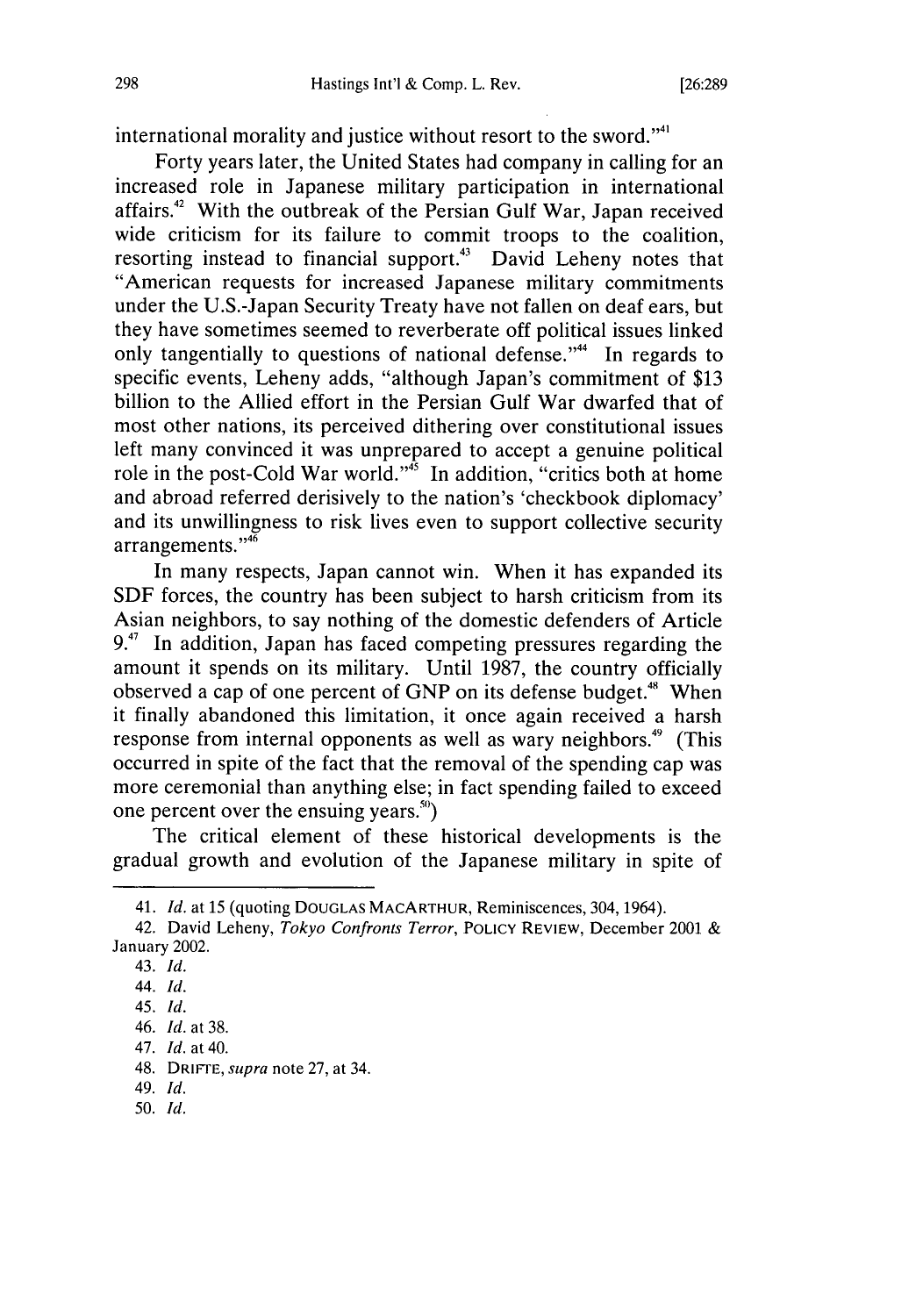Article 9. Up to this point, although debate has continued, resolution has evaded the parties involved. The Japanese courts have done their best to avoid the political question of constitutional interpretation." The government's approach has been to reinterpret Article 9 in a manner that satisfies as many parties as possible without upsetting the balance.<sup>52</sup> While this strategy has sufficed up to now, it is doubtful that Japan can continue indefinitely without a serious and resolute consideration of the constitutional implications of its military growth. The latest developments in the U.S-Japan treaty relationship highlight this point. $53$ 

## **II. U.S.-Japan Security Treaties**

If the general trend since the end of occupation has been expansion of Japanese forces and a reduction in the U.S. presence in Japan,<sup>54</sup> the 1997 Guidelines for U.S.-Japan Defense Cooperation represent the continuation of that theme.<sup>55</sup> The initial U.S.-Japan security treaty in 1951-52 established the theme that has characterized the relationship between the countries ever since: "The Japanese-U.S. Security Treaty... provided Japan with cost-effective security protection, in return for which the country had to provide the United States with military bases in Japan and to shoulder rearmament commitments of its own, tailored to U.S. needs."<sup>56</sup>

The 1997 Guidelines, though, introduce more substantial change in the form of increased roles for Japanese forces, than any of the previous treaties.<sup>57</sup> In particular, the Guidelines create a more In particular, the Guidelines create a more pronounced role for Japanese forces in two main areas: "expanding the idea of self defense to situations in areas surrounding Japan" and "expansion of the areas in which the Japanese military may operate."<sup>58</sup> As far as the first area is concerned, the Guidelines state that "situations in areas surrounding Japan will have an important

- 56. DRIFTE, *supra* note 27, at 6.
- 57. *See* Gilley, *supra* note 20.
- 58. *Id.* at 1716.

<sup>51.</sup> NISHI, *supra* note 2, at 19-29.

<sup>52.</sup> LEHENY, *supra* note 42, at 39.

<sup>53.</sup> *Id.*

<sup>54.</sup> *See* Gilley, *supra* note 20.

<sup>55.</sup> Joint Statement on Review of Defense Cooperation Guidelines and Defense Cooperation Guidelines, Sept. 23 1997, U.S.-Japan, 36 I.L.M. 1621 XXXX [hereinafter Defense Cooperation Guidelines].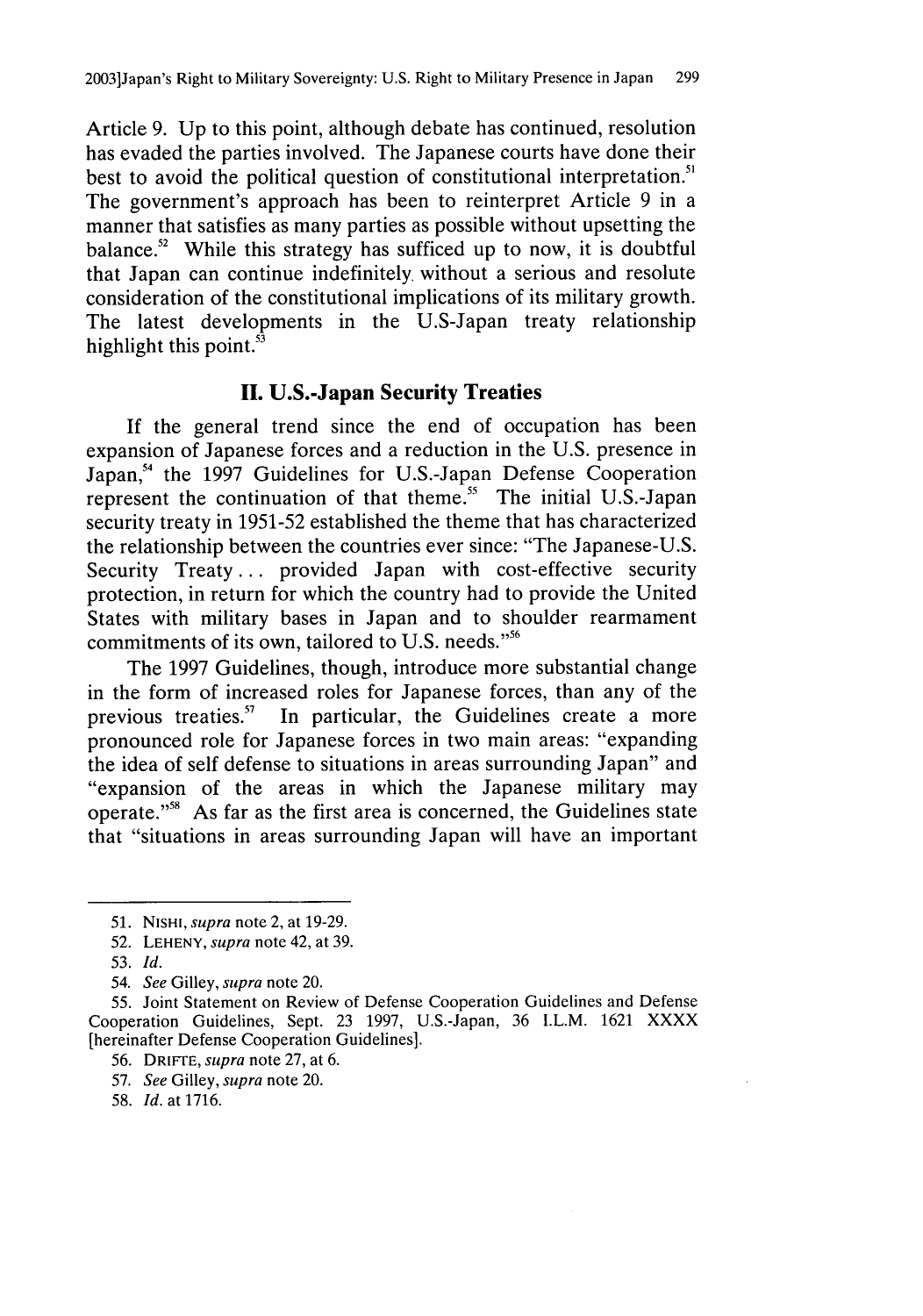influence on Japan's peace and security."59 This presents a potentially expansive role for the SDF, which previously was authorized only to repel attacks on Japanese territory."

The potential danger with the new guidelines is in allowing liberal interpretations of what constitutes an area surrounding Japan. For example, is a Chinese invasion of Taiwan considered an area surrounding Japan such that the SDF would be authorized to intervene in the interests of self-defense? What about perceived Chinese aggression that falls short of an actual invasion? After all, when Japan attacked Pearl Harbor in 1941, it did so under the auspices of self-defense.<sup>61</sup> It was precisely this loose logic that many feared in 1947 when they argued against allowing even self-defense forces for fear that they could eventually be extended to aggressive forces.<sup>62</sup>

In other words, "The 1997 Guidelines are significant in that they appear to provide for an expanded role of Japan's military in the defense of the Japanese Home Islands. Stated differently, the Guidelines provide for an expanded notion of what it means to defend Japan - extending the concept of defense beyond the Home Islands."63 The purported goal is slightly more restrained:

> The aim of these Guidelines is to create a solid basis for more effective and credible U.S.-Japan cooperation under normal circumstances, in case of an armed attack against Japan, and in situations in areas surrounding Japan. The Guidelines also provide a general framework and policy direction for the roles and missions of the two countries and ways of cooperation and coordination, both under normal circumstances and during contingencies.<sup>64</sup>

The drafters of the Guidelines were not unaware of the potential

<sup>59.</sup> *Id.*

<sup>60.</sup> *Id.*

<sup>61.</sup> *See* DOWER, supra note 4.

<sup>62.</sup> NISHI, supra note 2, at 5 (quoting "A reply to a question posed by Sanzo Nosaka, Japan Communist Party, 'Shouldn't a rightful war of self-defense be recognized?', House of Representatives, June 28, 1946.").

<sup>63.</sup> Gilley, *supra* note 20, at 1708.

<sup>64.</sup> *See* Defense Cooperation Guidelines, *supra* note 55.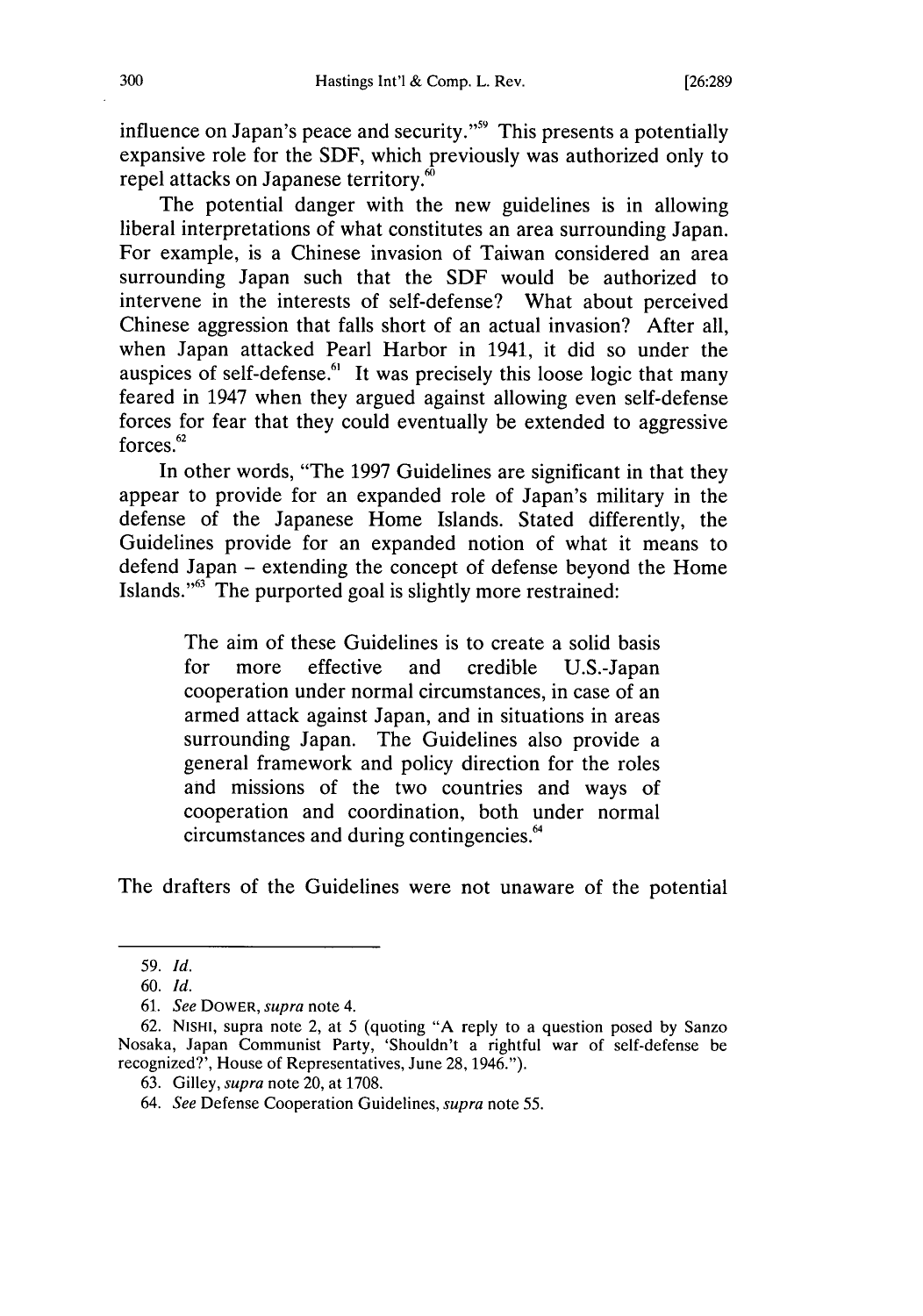constitutional implications that might result:<sup>65</sup> "Japan will conduct all its actions within the limitations of its Constitution and in accordance with such basic positions as the maintenance of its exclusively defense-oriented policy and its three non-nuclear principles."<sup>66</sup> However, as history has shown since 1947, Japan has been willing to be flexible in interpreting its constitution to avoid conflict.

An additional section of the 1997 Guidelines poses a different problem in light of the constitution: Japan's Support for U.S. Forces.<sup>67</sup> While the Guidelines claim to restrict Japan's military scope to its own territory, they clearly introduce the possibility of expansion into new and un-chartered waters.<sup>68</sup> The Guidelines state: "By its very nature, Japan's rear area support will be provided primarily in Japanese territory. It may also be provided on the high seas."<sup>69</sup> Again, the terminology presents potential problems regarding the precise definition of "high seas." As Matthew Gilley notes:

> Instead of being confined to the territorial sea or the contiguous zone, Japan recognizes the possibility that it may need to conduct naval operations on the high seas (more than 200 nautical miles from the coastal baseline). In addition to providing rear area support on the high seas, Japan is bound to bilaterally conduct operations in 'surrounding waters' to protect sea lanes of communication. At the very least, the explicitly stated possibility of conducting or even supporting operations in such areas is a marked departure from prior notions about Japan's role in providing for its own defense."70

The new Guidelines also grant Japan the right to use international airspace in responding to perceived threats, a significant advancement in the scope of its military range, one that also suggests potential constitutional conflicts. $71$ 

As the United States and Japan continue to develop their

68. Gilley, *supra* note 20, at 1711.

69. Defense Cooperation Guidelines, *supra* note 55 at 1632.

70. Gilley, *supra* note 20, at 1711.

<sup>65.</sup> Gilley, *supra* note 20, at 1709.

<sup>66.</sup> Defense Cooperation Guidelines, *supra* note 55 at 1625.

<sup>67.</sup> *Id.* at 1630.

<sup>71.</sup> *Id.* at 1712.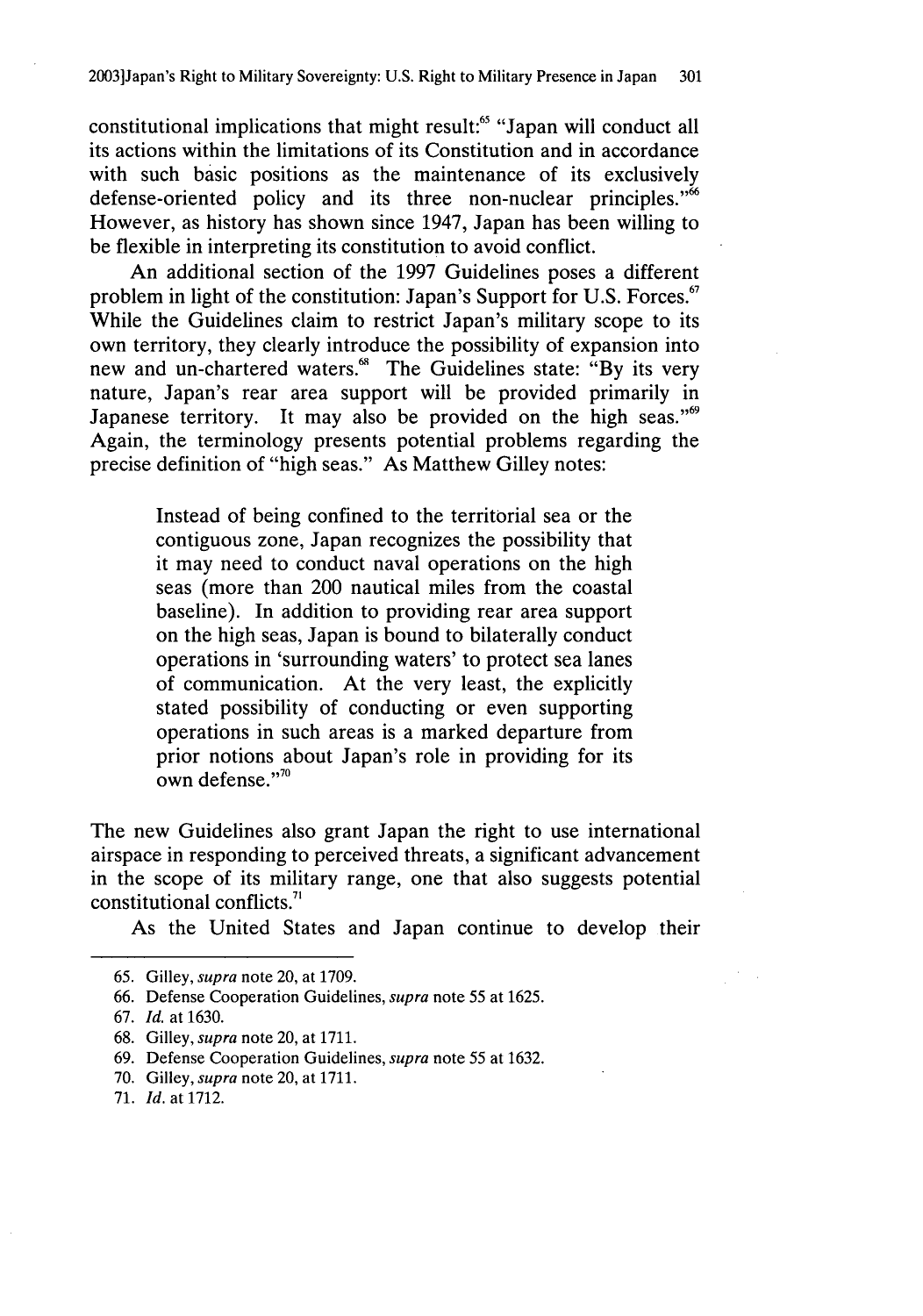increasingly interdependent military relationship in the form of revised Guidelines and treaties, both countries have also seen increased agitation calling for American withdrawal from Japanese territory.<sup>72</sup> As mentioned above, many Americans have grown frustrated with Japan's refusal to assume greater military responsibility, in spite of the American role in creating the Japanese constitution.<sup>73</sup> More important, though, has been the growing Japanese hostility toward the American presence in Japan.<sup>74</sup> In particular, a series of incidents in recent years, including a wellpublicized 1995 rape of a 12-year old Japanese girl by three U.S. servicemen, has generated animosity toward the American troops.<sup>75</sup> These events have "inflamed public opinion against the U.S. forces, provoking anger in Okinawa, Tokyo, and Washington over the role of the United States in the region."<sup> $\frac{7}{6}$ </sup> In addition, "when the Japanese" and American governments renegotiated the guidelines surrounding the treaty in 1997, issues like these played a heavy role in extracting American guarantees of cooperation in the event of criminal behavior by its troops, and also Japanese promises of an expanded SDF role in the event of a crisis near Japan."" Yet the U.S. presence in Japan remains remarkably large.<sup>78</sup> Together, there are more than 50,000 troops using over 100 military facilities, and employing over 20,000 Japanese in the process.<sup>79</sup> With the recent closures of American bases in the Philippines, Japanese bases remain key strategic sites in Asia for the United States.<sup>80</sup>

#### **III. Amending the Japanese Constitution**

The question of amending the Japanese constitution raises two concerns: first, what are the reasonable prospects for doing so and, second, what does that mean for the legitimacy of constitutions in the first place? Specifically, Japan's constitution requires a two-thirds vote for revision."' Amendments must be initiated in the Diet

76. *Id.*

- **80.** *Id.*
- 81. JAPAN **CONST.** art. 96.

<sup>72.</sup> *See* Leheny, *supra* note 42, at 39.

<sup>73.</sup> *Id.*

<sup>74.</sup> Bugni, spura note 34, at 85.

<sup>75.</sup> Leheny, supra note 42, at 40.

<sup>77.</sup> *Id.*

<sup>78.</sup> *See* DRIFrE, *supra* note 27.

<sup>79.</sup> *Id.* at 38.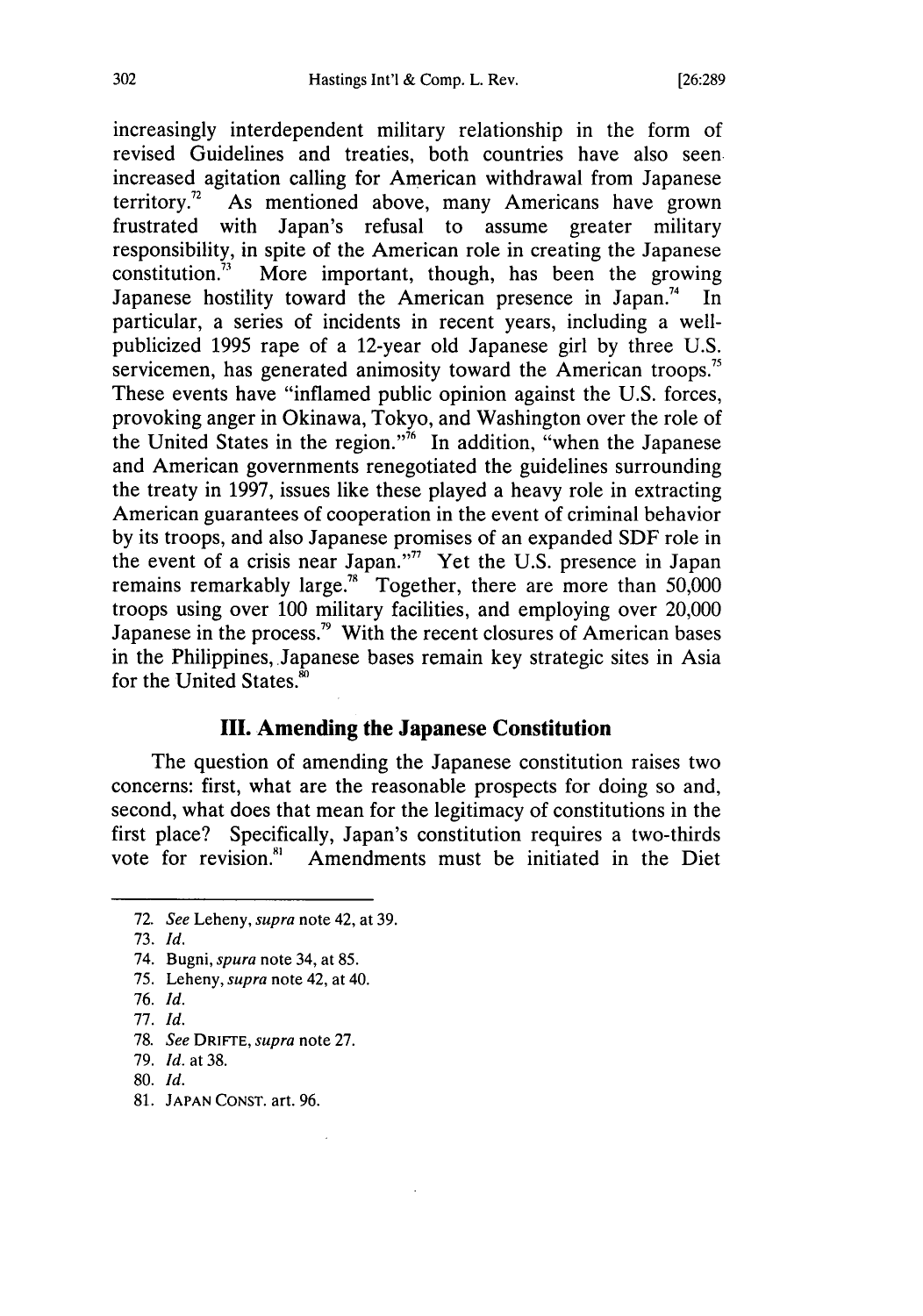followed by the two-thirds approval in both houses. $^{82}$  The most difficult hurdle, though, is that an amendment finally requires a simple majority of the public in a special referendum.<sup>83</sup> As a result of these obstacles, there have been no such revisions since the constitution was adopted in  $1947<sup>84</sup>$  Interestingly, when the constitution was adopted in  $1947.^{84}$ constitution was first ratified after World War II, Japan could have amended it once the occupation ended.<sup>85</sup> However, the citizenry's solid anti-war sentiment at the time prevented any such attempts.<sup>86</sup>

Moreover, although the occupation technically ended in 1952, it was not immediately clear what the American response would have been had the Japanese attempted to revise the constitution to significantly alter the provisions of Article 9. After all, the United States only became involved in the process by a default of sorts; it was only when MacArthur learned of Japanese efforts to draft a new constitution that he insisted the United States (MacArthur) take the lead role.<sup>87</sup> Of course, with the onset of the Korean War, the United States came to be one the biggest proponents of revising Article 9 to grant Japan more military sovereignty. $\frac{88}{100}$  Since then, it has been the Japanese populace itself that has resisted revision more than anyone  $else.<sup>89</sup>$ 

Despite the fact that the Japanese constitution technically requires a two-thirds vote for revision, it may not be so easy in the case of Article **9.'** Still, one scholar has done a study of various constitutions and determined that Japan's is actually easier to amend than most other countries, including the United States." Matthew J. Gilley notes that:

> [Donald] Lutz has devised a complex, multi-factor index for gauging the relative difficulties in amending

89. *Id.* at 562.

90. Gilley, *supra* note 20, at 1708.

91. Id. (quoting Donald S. Lutz, Toward a Theory of Constitutional Amendment, in Responding to Imperfection: The Theory and Practice of Constitutional Amendment 237, 261 (Stanford Levinson ed., 1995)).

<sup>82.</sup> *Id.*

<sup>83.</sup> *Id.*

<sup>84.</sup> *Id.*

<sup>85.</sup> DOWER, *supra,* note 4, at 561.

<sup>86.</sup> *See* DOWER, *supra* note 4.

<sup>87.</sup> *See* KYOKO INOUE, MACARTHUR'S JAPANESE CONSTITUTION, A LINGUISTIC AND CULTURAL STUDY OF **ITS** MAKING (1991).

<sup>88.</sup> DOWER, *supra* note 4, at 548.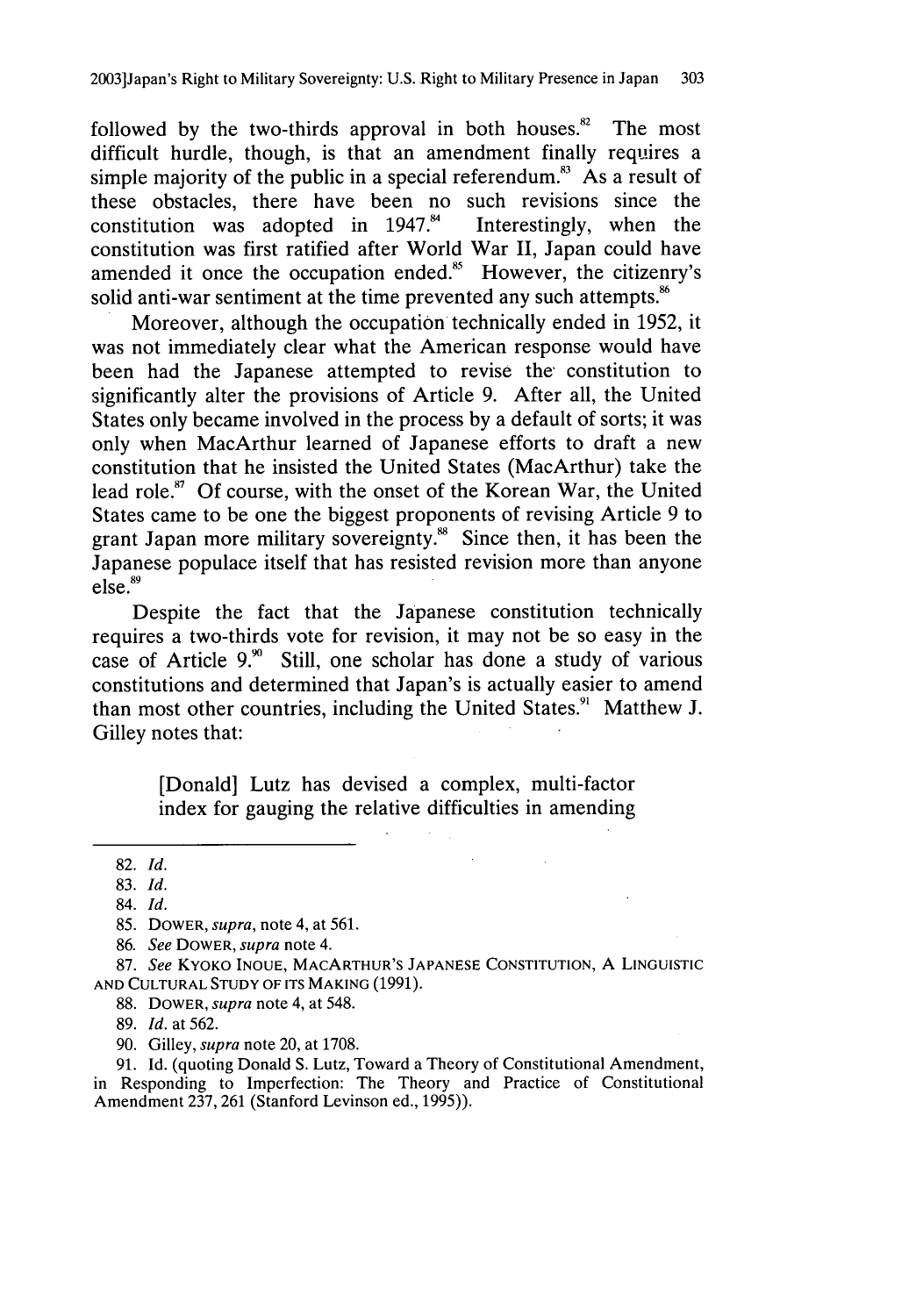several different national constitutions.... In this index, Japan rates a 3.25 score.... By way of comparison, the United States, with a more difficult amendment process, scores 5.10.... The average of all thirty countries polled, plus the average score of all American states' constitutions, produced an index of **3.26."'**

Regardless of the relative ease of amendment, however, it simply has not happened with Article 9, a direct result of lingering public sentiment.<sup>93</sup> Dower notes: "The constitution may well be revised in the near future, but the issues involved still tell a great deal about popular political consciousness in contemporary Japan."9' 4 Indeed, as Dower notes, the constitution has been creatively interpreted, but as yet not officially amended:

> Although Article 9 has been battered and bent to permit an increasingly expansive interpretation of what is permissible in the name of maintaining a 'selfdefense' capacity, it has survived (together with the strong anti-war language of the preamble) as a stillcompelling statement of the ideal of nonbelligerency. The 'no-war' vision touched the hearts of people all over the world in the wake of World War II, but it was never encoded in another nation's constitution or laws... **.** In such unplanned ways, the early occupation ideals of 'demilitarization and democratization' have remained a living part of popular consciousness for over a half-century.<sup>95</sup>

At the same time, Article 9 might not be subject to amendment at all.<sup>96</sup> Many commentators have noted that the Article is too fundamental and central to the constitution as a whole. $\frac{97}{1}$  This issue summons the age-old question of whether a constitutional amendment can be unconstitutional. Imagine if Americans

<sup>92.</sup> *Id.*

<sup>93.</sup> **NISHI,** *supra* note 2, at 15.

<sup>94.</sup> DOWER, *supra* note 4, at 562.

<sup>95.</sup> *Id.*

<sup>96.</sup> **NISHI,** *supra* note 2, at 15.

<sup>97.</sup> *Id.*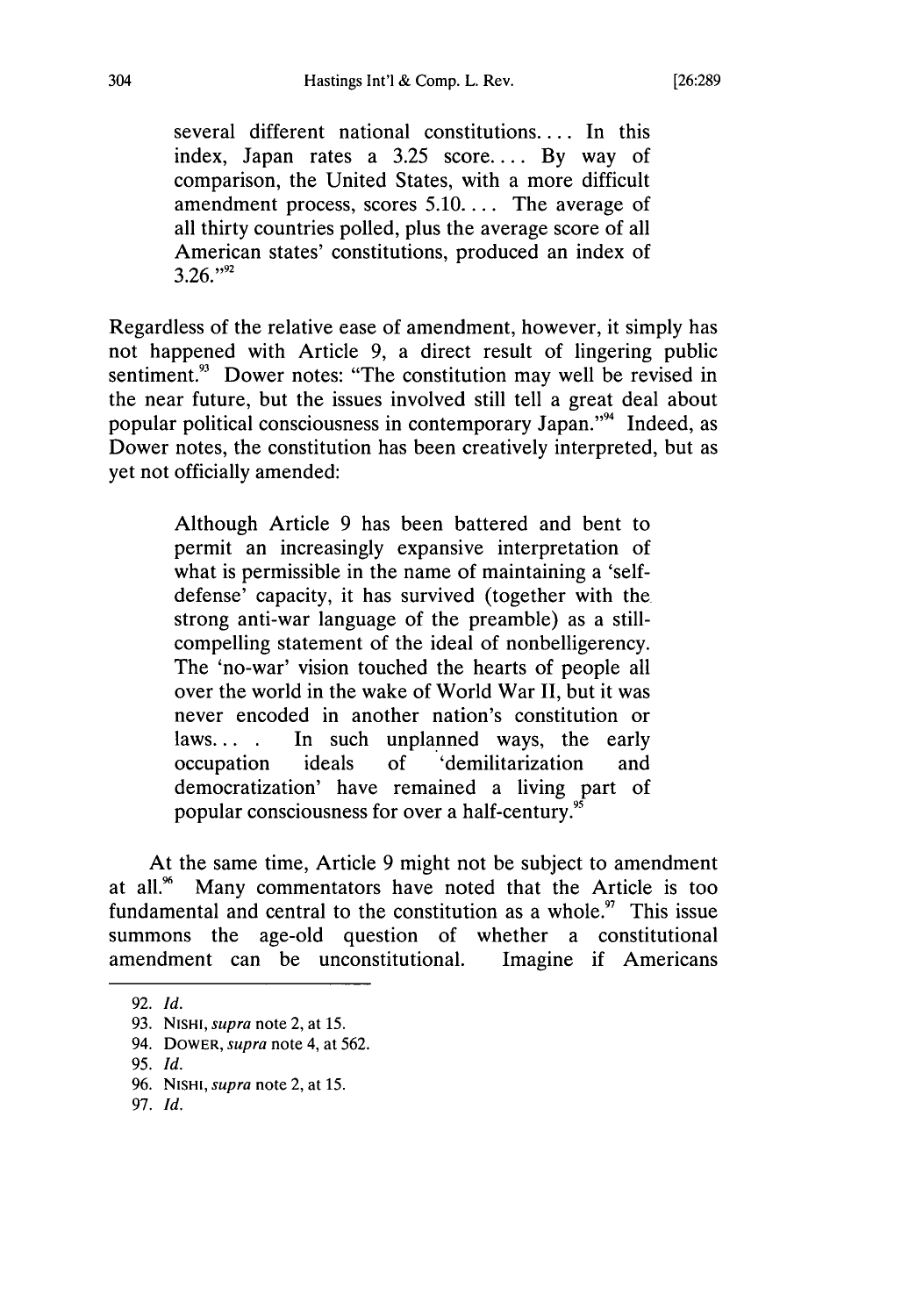attempted to adopt a **<sup>2</sup> <sup>8</sup> h** amendment to the constitution that gave the government the right to seize private property without paying just compensation. Such an amendment would clearly violate the 5<sup>th</sup> amendment to the constitution. Could the subsequent amendment merely purport to repeal the  $5<sup>th</sup>$  amendment, then? The constitution does not directly address this issue. Still, most commentators believe that certain portions of a constitution are so fundamental and integral to its existence that amendment of those portions would be unconstitutional. If there were no such protections, minority interests would truly be subject to the tyranny of the majority.<sup>98</sup>

In Japan's situation, after 55 years, the public has come to identify with the non-belligerency implicit and explicit in their constitution.<sup>99</sup> As a result, much of the public may consider Article 9 to be inviolable. This perspective indicates that the constitution cannot be amended as far as Article 9 is concerned, and that Japan shall never have the right to maintain a military for anything other than self-defense, a characteristic many Japanese have come to see as uniquely Japanese.<sup>100</sup>

If the Japanese constitution cannot be amended, what does that portend for the role of the United States military in the region? Without the United States' protection, the SDF in its current state would most likely be incapable of protecting Japanese interests in the region, at least in conformity with the confines of Article 9. As a result, it renders two positions incompatible: resisting amendment to the constitution and advocating withdrawal of U.S. military forces from Japanese territory.

This issue then leads to the question of what the treaties between the United States and Japan amount to. As a sovereign nation, Japan has the right to abrogate any treaties into which it enters, subject of course to the diplomatic ramifications that would result. However, its relationship with the United States is unique. After all, as the victorious nation in World War II, the United States was in a position to dictate the terms of surrender to Japan, and they did so in a way that both drafted the terms of the Japanese constitution and maintained a significant American military presence in the area. But how long are those terms valid? It is a long-standing political and diplomatic maxim that one should not hold historical grudges; this

<sup>98.</sup> *See* Federalist Papers No. 51.

<sup>99.</sup> *See* DOWER, *supra* note 4.

<sup>100.</sup> *Id.*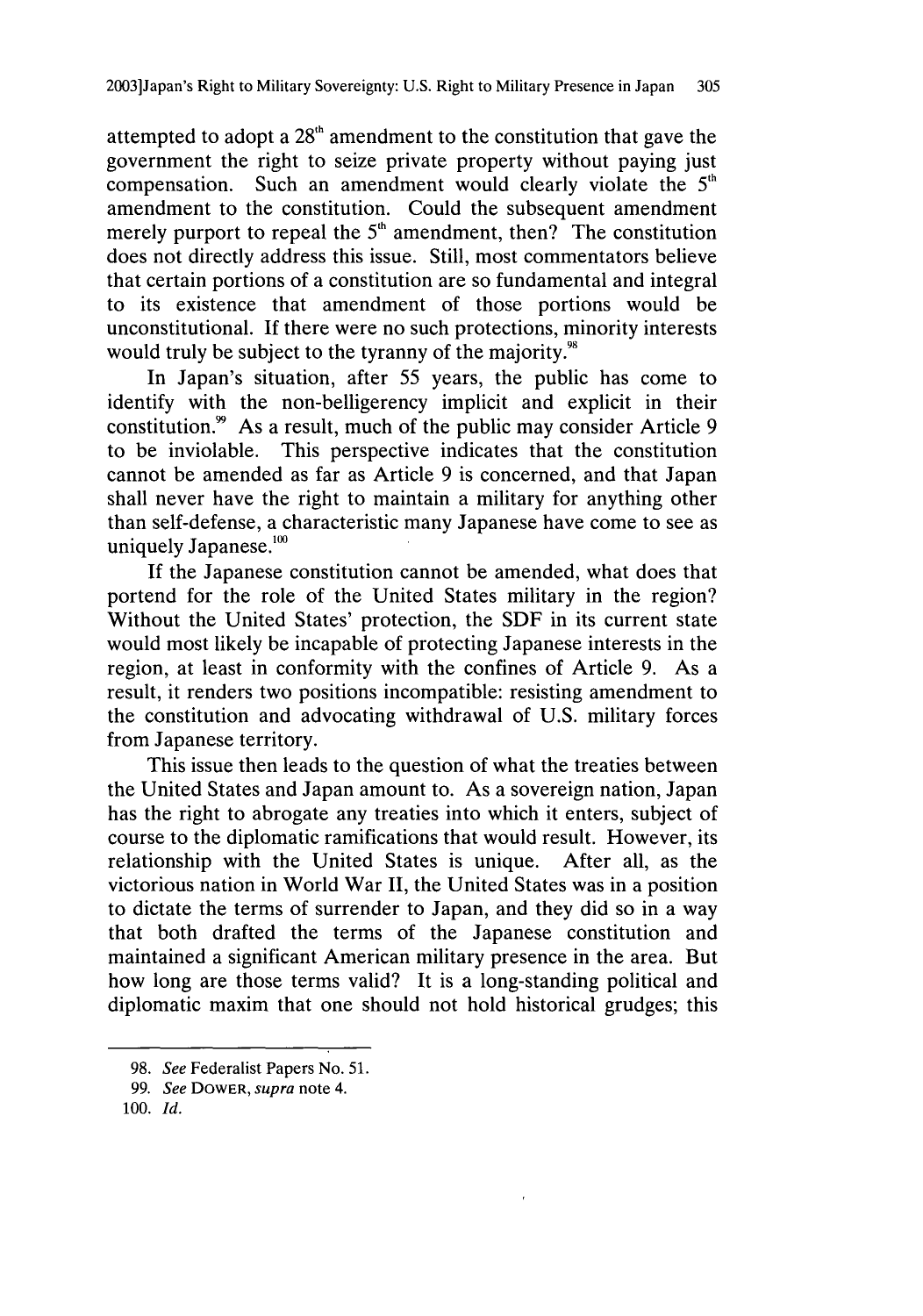logic may apply in this situation. But what if Japan had attempted to kick out American forces in 1953, the year the occupation officially ended? At that time, the United States still controlled Japan for all intents and purposes, sufficient at least to be able to refuse the order. But 50 years have now passed; does the same logic apply? And if not, when did it change? It may be illustrative that when told to leave the Philippines, the United States packed up its bags and left. It is doubtful, though, that the same response would be as forthcoming in Japan, given the specifics of the history of the past half-century.

#### **IV. Conclusion**

**A** sovereign country is accountable only to itself with regard to its own system of laws. In that respect, Japan undoubtedly has the right to amend or replace its constitution, just as the United States replaced the Articles of Confederation with the Constitution in 1789. When the United States ended its occupation of Japan in 1953, it effectively left to Japan the power to govern itself, which necessarily includes decisions regarding its own structure of laws. Certainly, any decisions Japan may have made at the time would have been subject to international pressure or even military response; this, however, merely reinforces the "might makes right" maxim, and says nothing of a country's natural right to amend its own constitution. Thus, Japan does have the *right* to change Article 9 and its constitution, even if it does not have the inclination, and even if international pressure might preclude such an event.

However, amending the constitution will not necessarily lead to a removal of United States troops from Japanese soil. From one perspective, a nation once-conquered need not remain conquered forever. In that regard, Japan has at least a moral right to dictate to the United States whether it can or cannot maintain military troops on its territory. But from another perspective, morals have never won wars; might has. And international law, if there is such an entity, is enforceable, like any system of laws, only at the butt of a gun. As a consequence, it cannot be said that the United States does not have a "right" to maintain a military presence in Japan, until they are forced to leave.

Moreover, the historical record only gives more weight to the argument. Article 9 of the Japanese constitution may not be subject to amendment, and Japan continues to recognize mutual security treaties with the United States. More importantly, both the United